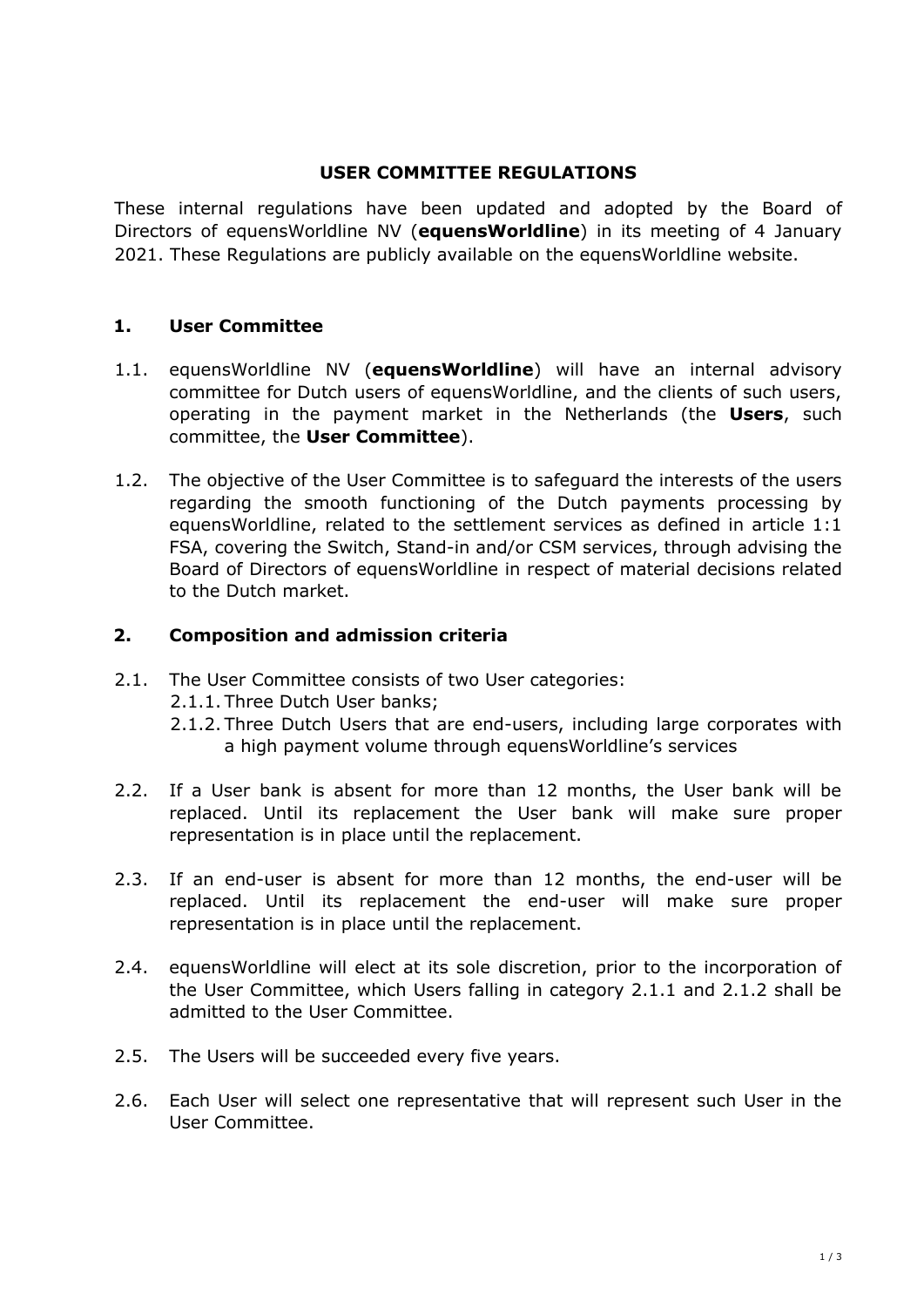2.7. A representative shall have sufficient knowledge and experience in respect of the payment processing services provided by equensWorldline.

## **3. Operational provisions**

- 3.1. At the first User Committee meeting, the Users shall appoint a Chairman from their midst. The Chairman role will rotate on an annual basis. The User Committee shall determine the order of rotation. Each Chairman appointment shall be approved by the Board of Directors.
- 3.2. To facilitate a constructive and efficient dialogue between the Users and equensWorldline, equensWorldline NV will appoint a BoD member and/or senior manager to act as liaison for the User Committee, who will normally be expected to attend and participate in meetings of the User Committee.
- 3.3. The User Committee shall meet at a semi-annual basis. Further meetings will be convened by the Chairman in case he/she considers this necessary or appropriate.
- 3.4. The agenda for meetings will be set by the Chairman, in consultation with the other User representatives. Invitations to the meeting and the agenda of the meeting may be sent by email or such other means as may be determined appropriate by the Chairman.
- 3.5. Preparation and drafting of advices in line with Section 4 hereof do not need to occur in physical meetings of the User Committee, but may take place via email or telephone conversations.
- 3.6. To the extent that voting is required at a meeting, a simple majority of members present will be required for approval of a motion. In the case of equality of votes the Chairman will have a casting vote.
- 3.7. Minutes of a User Committee meeting will be circulated to all members of the User Committee in writing at such time and frequency as determined by the Chairman. At the option of the User Committee, reports of decisions taken at the User Committee and supporting documentation may be circulated in addition to minutes.
- 3.8. In order to facilitate the organization and functioning of the User Committee, equensWorldline will make available secretariat support which the User Committee may utilize under the direction of its Chairman. The content of such support is to be decided between the Chairman and the equensWorldline representative.